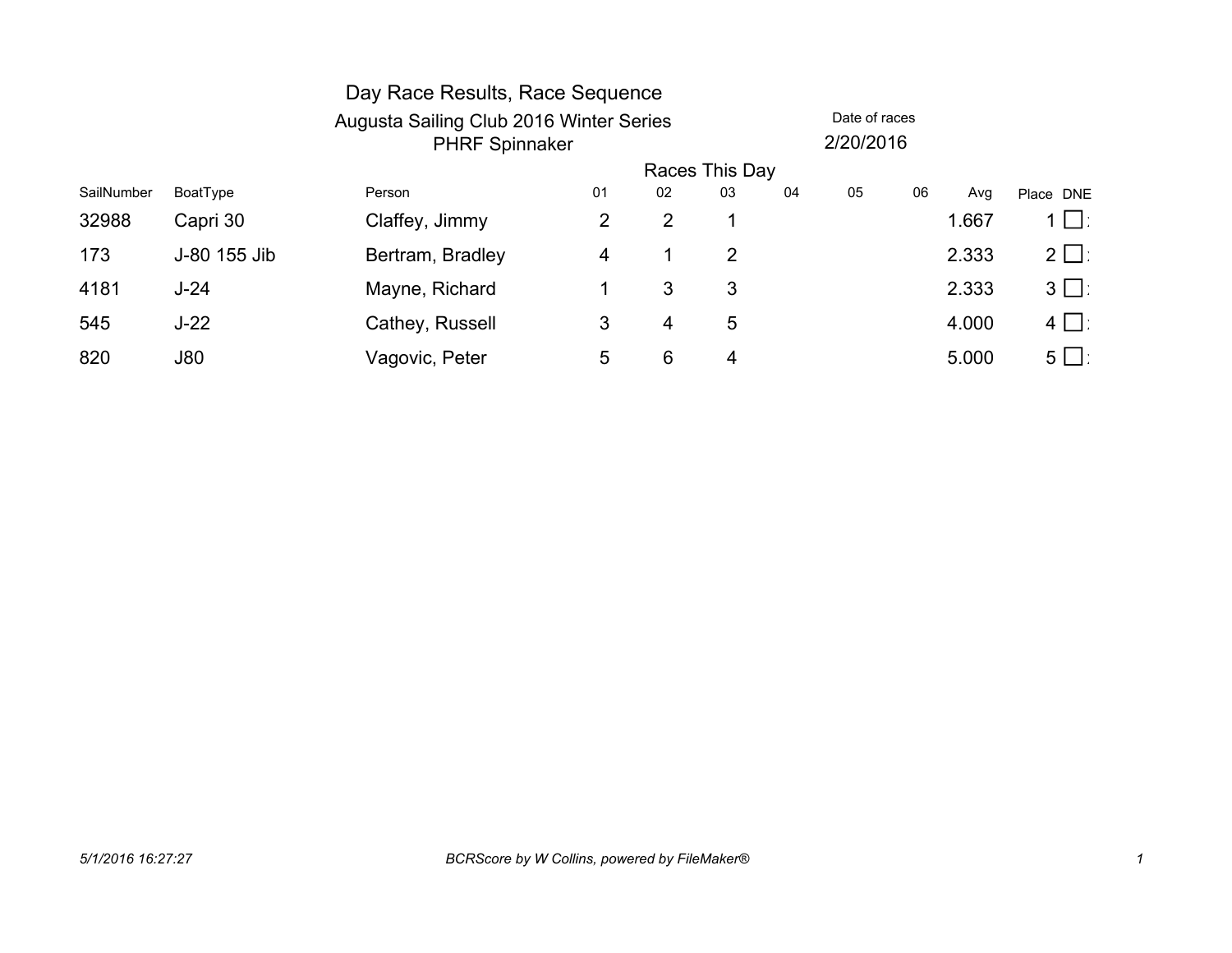|            |              | Day Race Results, Race Sequence                                  |                |    |    |    |    |    |       |           |
|------------|--------------|------------------------------------------------------------------|----------------|----|----|----|----|----|-------|-----------|
|            |              | Augusta Sailing Club 2016 Winter Series<br><b>PHRF Spinnaker</b> |                |    |    |    |    |    |       |           |
|            |              |                                                                  | Races This Day |    |    |    |    |    |       |           |
| SailNumber | BoatType     | Person                                                           | 01             | 02 | 03 | 04 | 05 | 06 | Avg   | Place DNE |
| 4181       | $J-24$       | Mayne, Richard                                                   | 3              |    |    |    |    |    | 2.000 | $1 \Box$  |
| 32988      | Capri 30     | Claffey, Jimmy                                                   |                | 3  |    |    |    |    | 2.000 | $2 \Box$  |
| 173        | J-80 155 Jib | Bertram, Bradley                                                 | 2              | 2  |    |    |    |    | 2.000 | $3 \Box$  |
| 820        | J80          | Vagovic, Peter                                                   | 6              | 6  |    |    |    |    | 6.000 | $6 \Box$  |
| 545        | $J-22$       | Cathey, Russell                                                  | 6              | 6  |    |    |    |    | 6.000 | $6 \Box$  |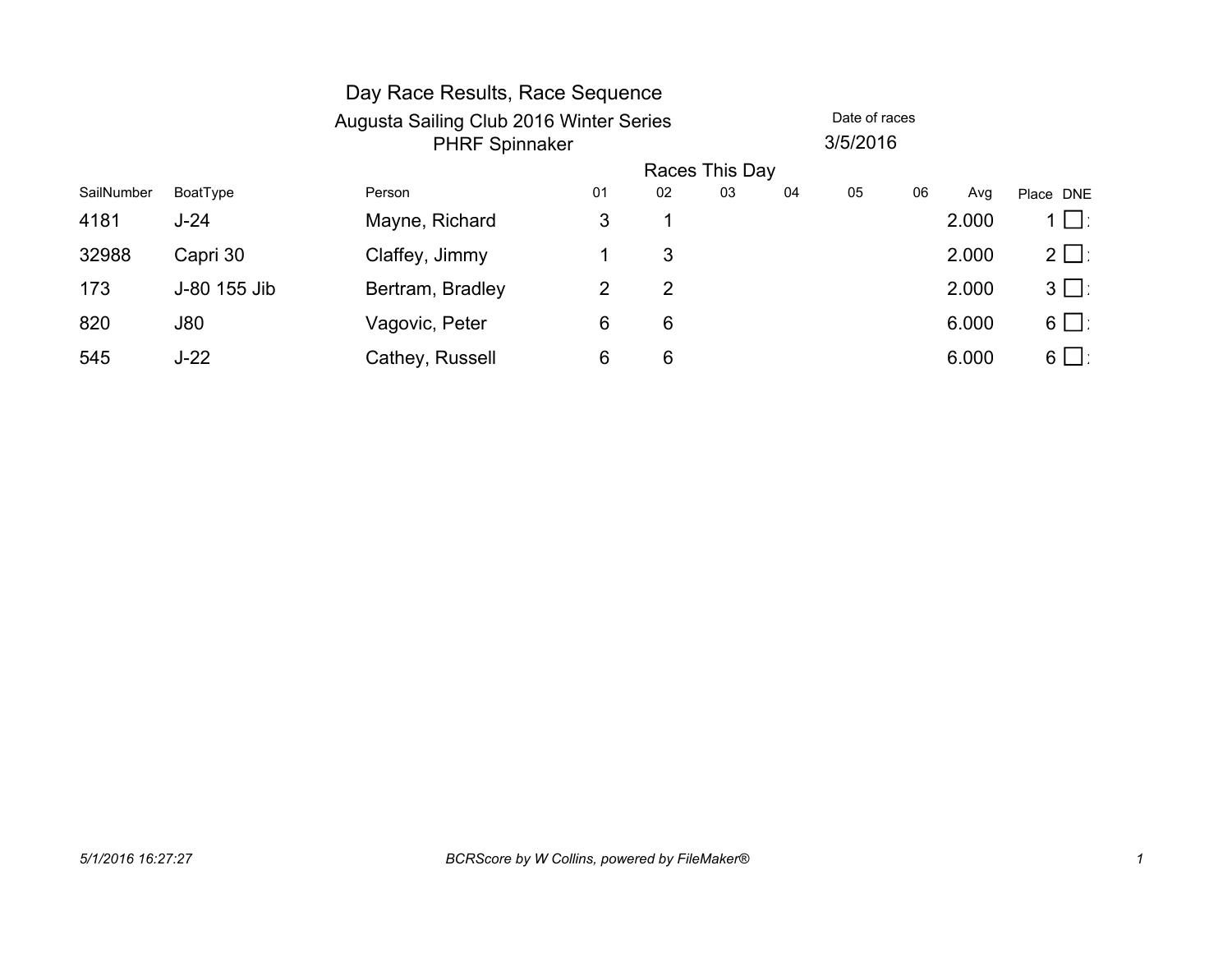|            |              | Day Race Results, Race Sequence         |    |           |                |    |               |    |       |           |  |
|------------|--------------|-----------------------------------------|----|-----------|----------------|----|---------------|----|-------|-----------|--|
|            |              | Augusta Sailing Club 2016 Winter Series |    |           |                |    | Date of races |    |       |           |  |
|            |              | <b>PHRF Spinnaker</b>                   |    | 3/19/2016 |                |    |               |    |       |           |  |
|            |              |                                         |    |           | Races This Day |    |               |    |       |           |  |
| SailNumber | BoatType     | Person                                  | 01 | 02        | 03             | 04 | 05            | 06 | Avg   | Place DNE |  |
| 32988      | Capri 30     | Claffey, Jimmy                          | 2  |           |                |    |               |    | 1.500 | 1 □∶      |  |
| 545        | $J-22$       | Cathey, Russell                         |    | 4         |                |    |               |    | 2.500 | $2 \Box$  |  |
| 820        | J80          | Vagovic, Peter                          | 4  | 2         |                |    |               |    | 3.000 | $3 \Box$  |  |
| 4181       | $J-24$       | Mayne, Richard                          | 3  | 3         |                |    |               |    | 3.000 | $4 \Box$  |  |
| 173        | J-80 155 Jib | Bertram, Bradley                        | 6  | 6         |                |    |               |    | 6.000 | $6 \Box$  |  |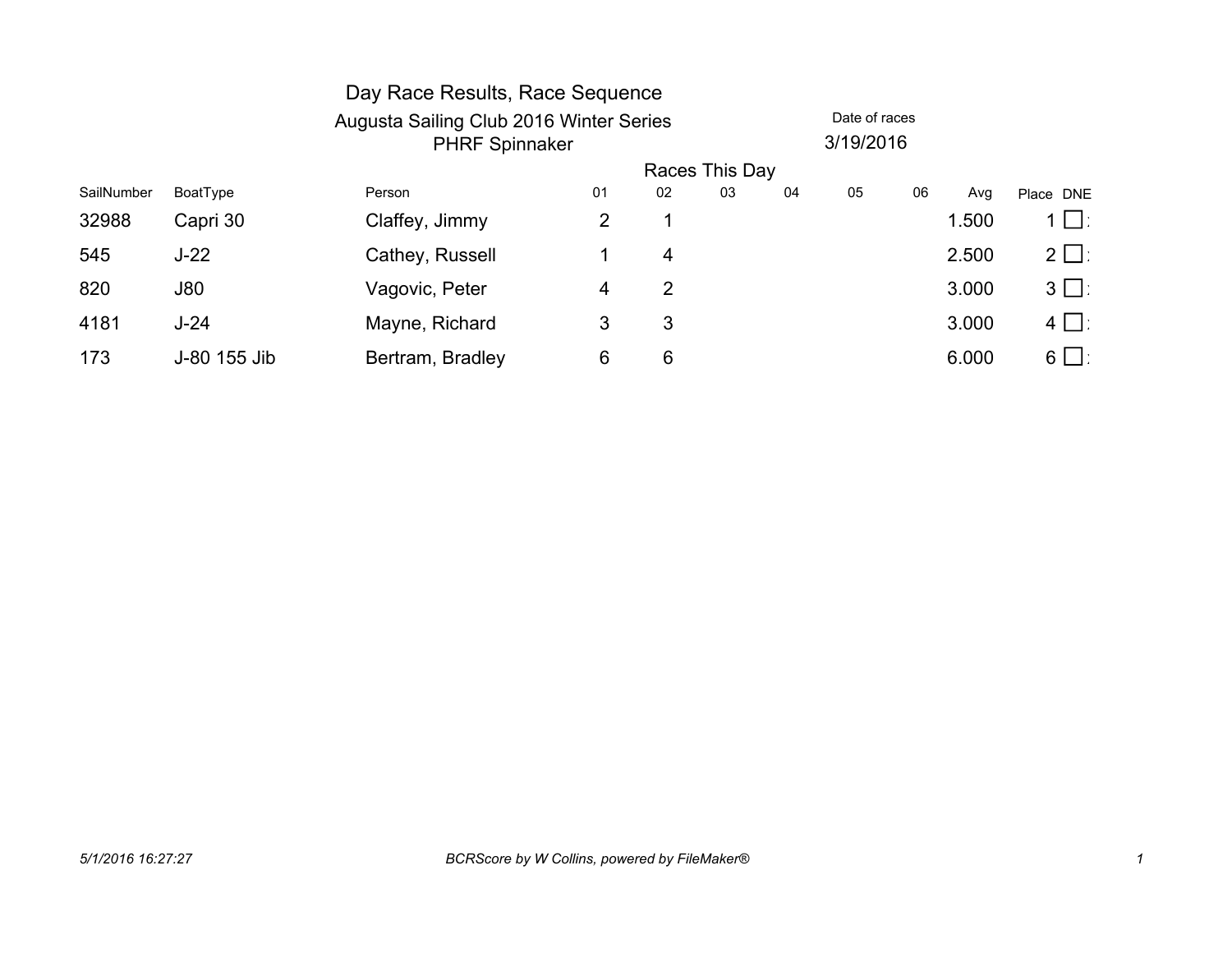|            |              | Day Race Results, Race Sequence         |    |    |                |    |          |    |       |           |  |
|------------|--------------|-----------------------------------------|----|----|----------------|----|----------|----|-------|-----------|--|
|            |              | Augusta Sailing Club 2016 Winter Series |    |    | Date of races  |    |          |    |       |           |  |
|            |              | <b>PHRF Spinnaker</b>                   |    |    |                |    | 4/2/2016 |    |       |           |  |
|            |              |                                         |    |    | Races This Day |    |          |    |       |           |  |
| SailNumber | BoatType     | Person                                  | 01 | 02 | 03             | 04 | 05       | 06 | Avg   | Place DNE |  |
| 545        | $J-22$       | Cathey, Russell                         |    |    |                |    |          |    | 1.000 | $1 \Box$  |  |
| 820        | J80          | Vagovic, Peter                          | 2  |    |                |    |          |    | 2.000 | $2 \Box$  |  |
| 32988      | Capri 30     | Claffey, Jimmy                          | 3  |    |                |    |          |    | 3.000 | $3 \Box$  |  |
| 4181       | $J-24$       | Mayne, Richard                          | 4  |    |                |    |          |    | 4.000 | $4 \Box$  |  |
| 173        | J-80 155 Jib | Bertram, Bradley                        | 6  |    |                |    |          |    | 6.000 | $6 \Box$  |  |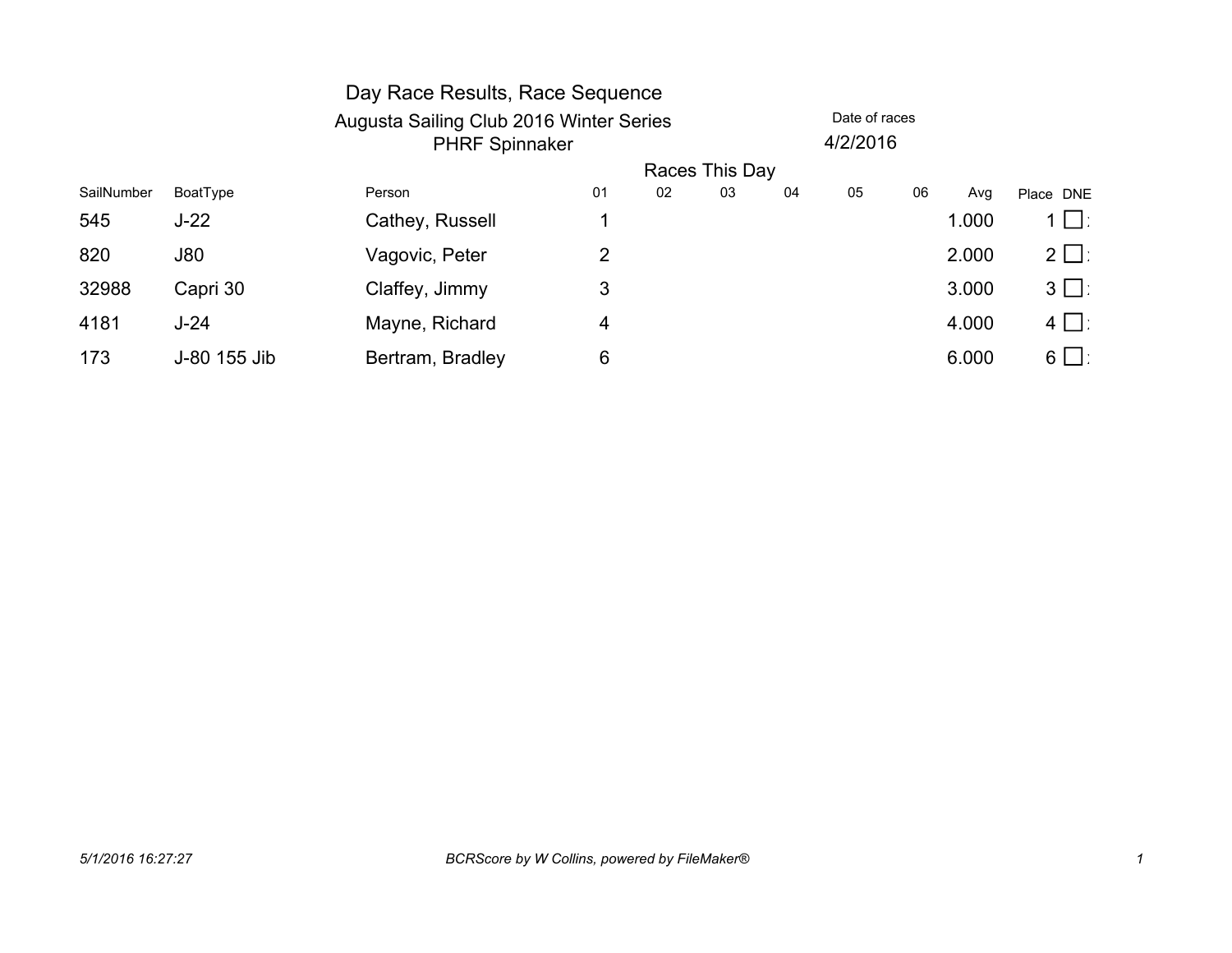|            |              | Day Race Results, Race Sequence         |                |    |    |    |               |    |       |           |
|------------|--------------|-----------------------------------------|----------------|----|----|----|---------------|----|-------|-----------|
|            |              | Augusta Sailing Club 2016 Winter Series |                |    |    |    | Date of races |    |       |           |
|            |              | <b>PHRF Spinnaker</b>                   |                |    |    |    | 4/16/2016     |    |       |           |
|            |              |                                         | Races This Day |    |    |    |               |    |       |           |
| SailNumber | BoatType     | Person                                  | 01             | 02 | 03 | 04 | 05            | 06 | Avg   | Place DNE |
| 32988      | Capri 30     | Claffey, Jimmy                          |                |    | 1  |    |               |    | 1.000 | $1 \Box$  |
| 545        | $J-22$       | Cathey, Russell                         | 2              | 2  | 2  |    |               |    | 2.000 | $2 \Box$  |
| 820        | J80          | Vagovic, Peter                          | 3              | 3  | 3  |    |               |    | 3.000 | $3 \Box$  |
| 4181       | $J-24$       | Mayne, Richard                          | 6              | 6  | 6  |    |               |    | 6.000 | $6 \Box$  |
| 173        | J-80 155 Jib | Bertram, Bradley                        | 6              | 6  | 6  |    |               |    | 6.000 | $6 \Box$  |